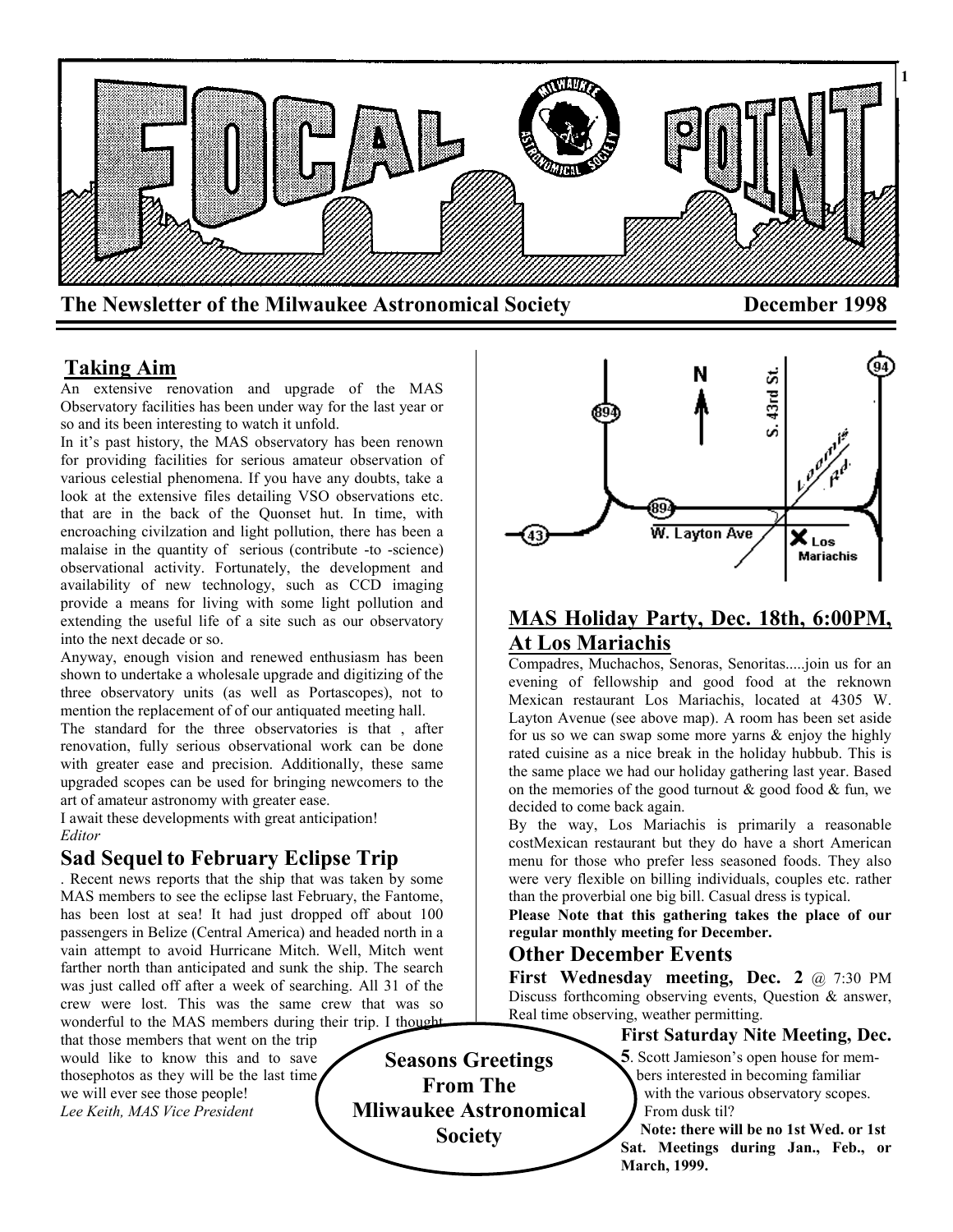### **MAS October Campout Report**

.Continued from a previous newsletter. A group of itinerate amateur and not so amateur astronomers, following a trail of blood (the Autumn colors) from the "great bear" (Ursa Major) having been shot in the chest with an arrow from the bow of the robin, (Micmac Indian legend) descended upon the group camp site in the northern kettle moraine near Greenbush, WI.

Son Jeff and I arrived at the camp grounds late Friday afternoon. What a lovely day to start a star party. Warm air, partially cloudy sky, an inviting campfire and the company of friendly people sharing a similar experience. After introductions all around (there were astronomers from other clubs and destinations we hadn't met), we set up camp and had a bowl of Jeff's famous super "hot" chili for supper. We were anxious to set up our telescope before it became too dark.

Now came the moment we had all been waiting for – darkness (except for the camper across the way with his white lantern lit.) But, it didn't bother us too much. What did bother us were the patchy clouds that had us moving from object to object, from east to west and from north to south as quickly as a new "sucker hole" would open up. We did manage some interesting views of Jupiter, Saturn, the "ring" and the usual collection of easily found "M" and "H" objects.

Around 1:30 A.M., the clouds became too fickle for our taste so we adjourned to the warmth of the campfire were the real mysteries of the universe are hypothecated, anyway. To hear Paul Borchardt version of the creation of the universe was truly awe-inspiring. Some sitting around the circle of fire found the "creation of the universe according to Borchardt" too freighting to listen to any longer and retired around 3:00A.M. The rest of us, being stone deaf by that tine, retired around 4:30A.M.

The sometimes-heavy rain during the night seemed to promise a warm and sunny Saturday. Unfortunately it was wishful thinking. So, after listening to the weather forecast on Scott Jamieson's weather radio it was determined we would not be allowed another night of viewing.

After a late breakfast, we tore down, packed up, said arrivederci to Greenbush. We decided as a group to visit the wonderful Parnell observation tower and view the autumn pallet where the 360-degree vista is spectacular. Scott Jamieson, using his hand held GPS device, determined our location to be precisely somewhere in North America.

We once again said our good-byes to our now "old " friends in the Parnell tower parking lot - I think we may have picked up a couple of new members for MAS in the process. Jeff and I continued to drive through the Northern Kettle Moraine to take a last long look at one of our favorite places in Wisconsin that will have to serve us till next year. *Continued next column*

### *Campout Continued*

Again, for those who missed the outing, please try to join us next year. Take it from me, you don't have to know anything about astronomy to have a great time. And, to our fearless leader, planner, promoter and man about town, Dan Yanko, "we missed you!"

*Mike Marinelle, MAS Member*

## **Bit and Pieces**

**\*** The Re-aluminized 25" Mirror for the refurbished Z Scope has been brought back from the Coating laboratory in Chicago and is being reinstalled into its Scope assembly. If some of the mount compensation schemes can be made to work properly, first light should not be far away.

\* Treasurer Dan Yanko reports that several hundred dollars have been received as Memorial Gifts in memory of Jim Toeller. It is memorials like this that have built up the clubs Endowment & projects fund that have allowed us to undertake projects like the Observatory renovation program. .....a nice way to remember (and be remembered) with a living memorial.

\* Both Scott Jamieson & Gerry Samolyk announced that first Wednesday and First Saturday Meetings are canceled for the months of Jan. Feb. and Mar. 1999 primarily because of site accessability and expected inclement weather. These have been low attendance work sessions in the past

### **For Sale**

**DYNAMAX 8 TELESCOPE** (Criterion Scientific Instruments). Includes: 8.3 - 21 mm zoom lens; Porro lens; Barlow lens; special optical coating; 4 mm ortho lens; field tripod; carrying cases for telescope & tripod. Set up and used twice. Technical specs avail. \$1000 Contact Richard Farrell 1-414-473-6101

## **Some more recent CCD Images**

On the page to the right (page 3 ), are some CCD images lifted from the Hard Disk files of various active observers including Samolyk , Hoag, & Jamieson recently taken with our 12" A Scope and the recently aquired Santa Barbara ST6B CCD Imager from our Observatory site.

Most neophyte observers rapidly discover that this kind of deep sky object detail just isn't there when they look thru the eyepiece of a 12" Newtonian. It would take long photograhic film exposures with some real time tracking correction thru an adjacent attached tracking scope (but with some image degradation due to encroaching light pollution).

Not so with our new imager which accomplished each photo in a matter of minutes and compensated for background light pollution in the process.

Gotta come out and get checked out with the new stuff guys......hate to see ya left behind!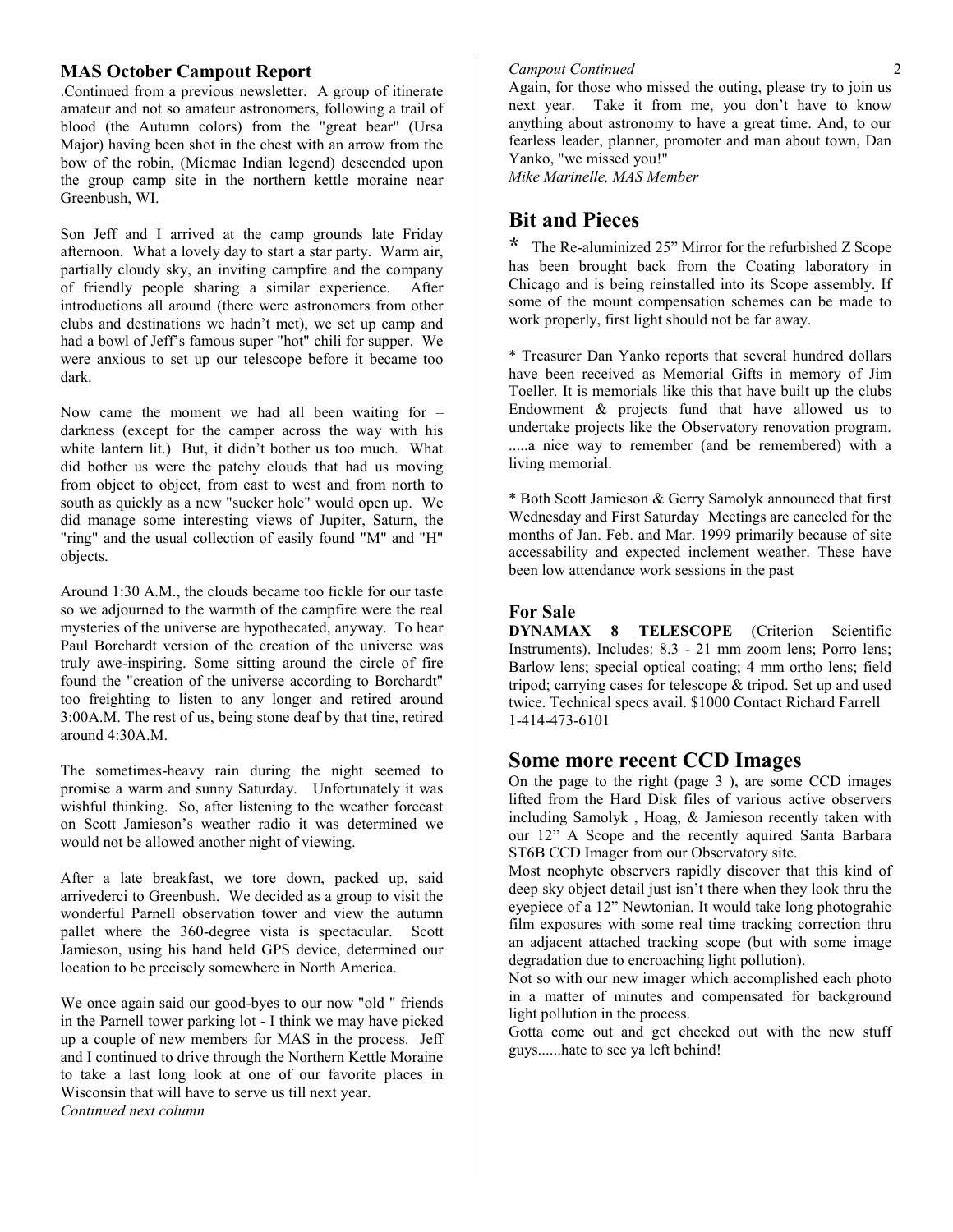